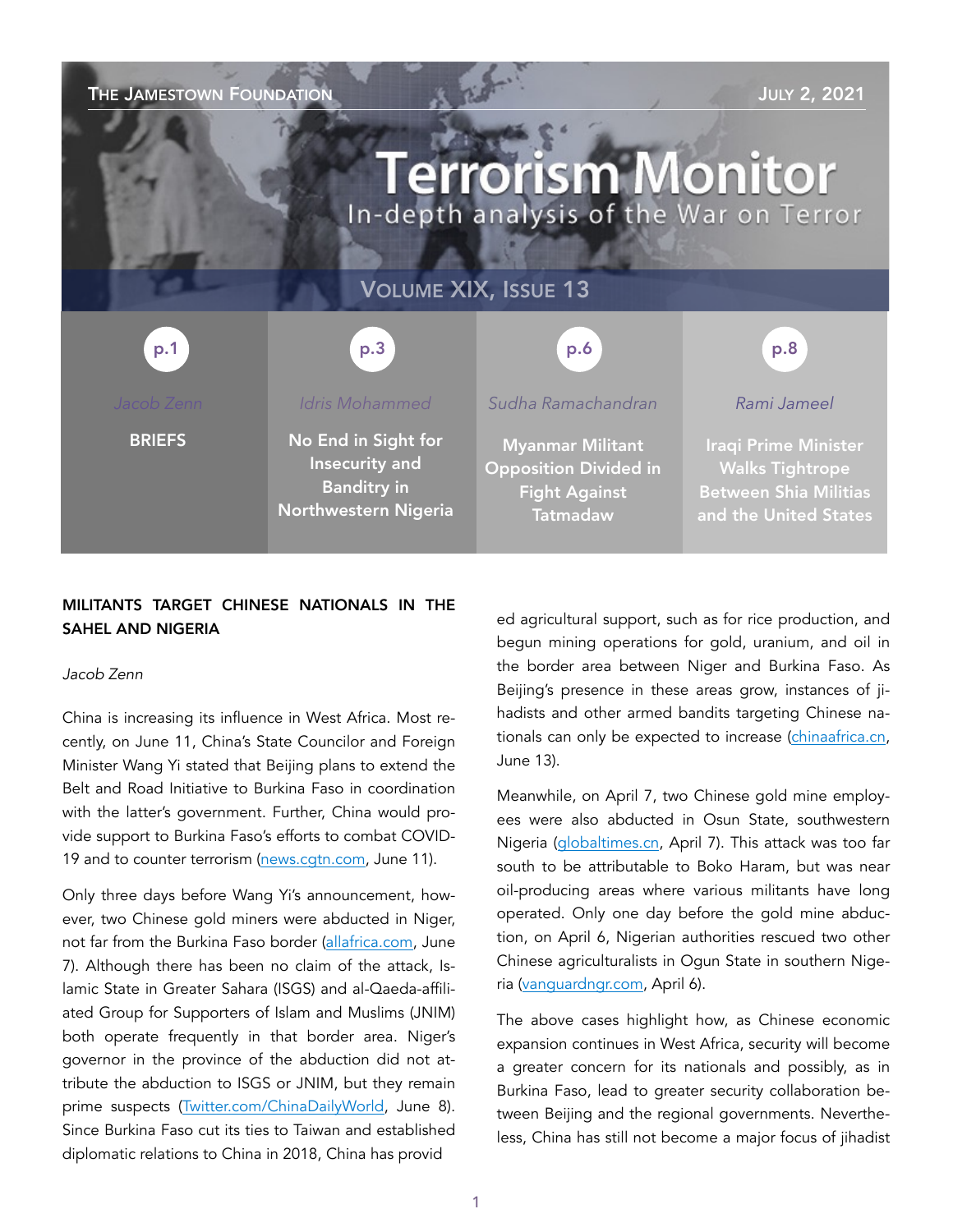attacks or rhetoric. The country, for example, was only briefly featured in an al-Qaeda in the Islamic Maghreb (AQIM) video in 2009 that demanded revenge against China for its response to violence involving Uyghurs and Han Chinese in Xinjiang Province, but that video did not lead to any subsequent attacks on Chinese nationals ([alarabiya.net,](https://www.alarabiya.net/articles/2009%2F07%2F14%2F78685) July 14, 2009). Chinese citizens have only incidentally been caught up in AQIM attacks, such as the 2015 Radisson Blu hotel attack in Bamako, Mali that killed 27 people, including three Chinese nationals ([fm](https://www.fmprc.gov.cn/zfhzlt2018/eng/ttxx_1/t1317909.htm)[prc.gov,](https://www.fmprc.gov.cn/zfhzlt2018/eng/ttxx_1/t1317909.htm) November 25, 2015).

Likewise, Boko Haram abducted nine Chinese engineers in northern Cameroon in 2014, but did not target them for their nationality nor did the group make any claims about their capture being related to Chinese foreign policy [\(France24.com,](https://www.france24.com/en/20140517-cameroon-boko-haram-attack-chinese) May 17, 2014). The Chinese engineers were, therefore, targets of opportunity and were eventually released for a ransom. It is thus not Boko Haram, but bandits and other criminals generally, who have become the greatest threat to Chinese nationals in West Africa thus far ([scmp.com,](https://www.scmp.com/news/world/article/1415334/gunmen-kill-chinese-construction-worker-wound-two-others-nigeria) January 28, 2014). With the diverse threats to its citizens, Beijing will have to reassess whether a security dimension must increasingly accompany the Belt and Road Initiative and other economic projects in West Africa.

*Jacob Zenn is the Editor of* Terrorism Monitor

# MYSTERY SURROUNDS CAR BOMBING ON VENEZUELA-COLOMBIA BORDER MILITARY BASE

### *Jacob Zenn*

On June 16, videos emerged from Cúcuta on Colombia's eastern border with Venezuela of a vehicle-borne improvised explosive device (VBIED) detonation at the Colombian National Army's 30th Brigade military base ([Twitter.com/juscategui,](https://twitter.com/jjUscategui/status/1404904522443599873) June 16). A reported 36 soldiers were injured in the explosion, which Defense Minister Diego Molano described as a "vile terrorist attack" during an emergency visit to the base ([telesurtv.net](https://www.telesurtv.net/news/colombia-explota-carro-bomba-brigada-ejercito-cucuta-20210615-0032.html), June 15). Molano also blamed the left-wing rebel group, the National Liberation Army (ELN), for the VBIED attack, although without providing any specific evidence for that allegation.

The ELN is a natural suspect in the attack. In 2019, for example, the ELN carried out a similar VBIED attack on a police academy in Bogota that killed 21 people and injured 68 more ([semana.com](https://www.semana.com/nacion/articulo/asi-fue-el-paso-a-paso-del-terrorista-jose-aldemar-que-apunto-definitivamente-al-eln/598145/), January 18, 2019). Further, in 2020, the ELN announced that it was abandoning its ceasefire with the Colombian government, which means that the group is now actively conducting attacks against the army ([France24.com](https://www.france24.com/en/20200427-colombia-s-eln-rebels-scrap-ceasefire), April 27, 2020). The 2019 attack was the most deadly VBIED attack in Colombian history since 2003, when a similarly styled explosion was set off by the Revolutionary Armed Forces of Colombia (FARC) near a Bogota nightclub, killing 36 people ([eltiempo.com](https://www.eltiempo.com/justicia/jep-colombia/atentado-al-club-el-nogal-se-cumplen-18-anos-del-carro-bomba-en-que-va-el-proceso-judicial-565243), February 7). Thus, it is rare, but not unforeseen, for left-wing rebels in Colombia to conduct VBIED attacks.

What was rare about this latest VBIED attack in Cúcuta, however, was that ELN denied any responsibility for the attack and said it had "nothing to do" with it [\(elespec](https://www.elespectador.com/judicial/eln-dice-que-no-tuvo-nada-que-ver-en-el-atentado-a-base-militar-en-cucuta/)[tador.com](https://www.elespectador.com/judicial/eln-dice-que-no-tuvo-nada-que-ver-en-el-atentado-a-base-militar-en-cucuta/), June 18). This stands in contrast to the ELN's 2019 VBIED attack claim, when it stated that "the operation carried out against said installations and troops is lawful within the law of war, as there were no non-com-batant victims" [\(cbc.ca](https://www.cbc.ca/news/world/colombia-eln-rebels-car-bomb-responsibility-1.4986955), January 21, 2019; [laopcion.](http://laopcion.com.co/el-camino-es-la-solucion-politica-del-conflicto-eln/) [com.co](http://laopcion.com.co/el-camino-es-la-solucion-politica-del-conflicto-eln/), January 21, 2019). Thus, without any evidence proving ELN's involvement in the Cúcuta VBIED attack or any claim from ELN, Molano's assertion that ELN was responsible is not verifiable.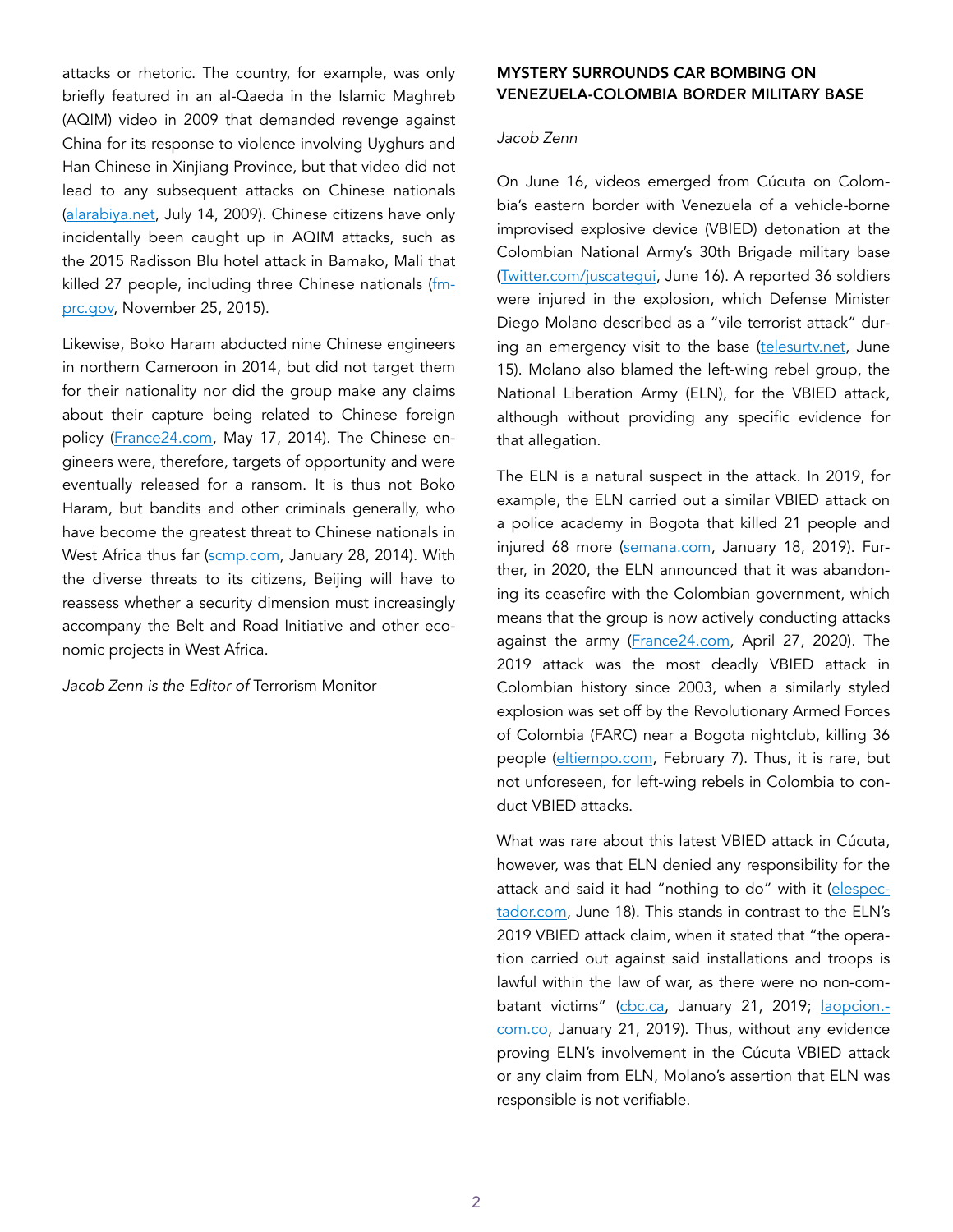If not the ELN, then drug traffickers operating along the Colombia-Venezuela border could possibly be responsible for the attack. However, such a VBIED attack would be unprecedented for drug traffickers in that area and makes them an unlikely suspect. Therefore, the attack remains a mystery and a potential source of conspiracy theories, given that Molano instinctively blamed the ELN. Such an allegation, for example, might be intended to provide just cause for a renewed army offensive against the group.

The VBIED attack also attracted additional attention from the United States because its troops were training Colombian soldiers in Cúcuta ([marinecorpstimes.com,](https://www.marinecorpstimes.com/flashpoints/2021/06/16/us-soldiers-unharmed-after-car-bomb-explodes-inside-colombia-military-base-injuring-dozens-embassy/) June 17). Although the U.S. embassy in Bogota issued a statement assuring that no U.S. soldiers were "seriously injured," it noted U.S. military personnel were with a Colombian unit at the time of the explosion. Investigations remain ongoing regarding the attack, and it is likely the U.S. will be involved considering the VBIED attack posed a direct threat to U.S. personnel in the volatile border region between Colombia and Venezuela. It must also be recalled that in 2019 the U.S. had been involved in supporting politicians and activists opposing the Maduro regime in Venezuela, including through operations in Cúcuta ([miamiherald.com](https://www.miamiherald.com/news/nation-world/world/americas/venezuela/article225996580.html), February 8, 2019).

*Jacob Zenn is the Editor of* Terrorism Monitor

# No End in Sight for Insecurity and Banditry in Northwestern Nigeria

## *Idris Mohammed*

For half a decade, northwestern Nigeria has been facing serious insecurity, ranging from armed group violence to kidnappings and banditry, which has affected most of the population living in Zamafara, Katsina and Sokoto states. According to the UN High Commission for Refugees (UNHCR) Maradi, Niger office, as of June last year, the crisis had forced more than 80,000 civilians to flee their communities and find refuge in the Niger Republic ([HumAngle.ng](https://humangle.ng/70000-flee-terror-attacks-in-nigerias-sokoto-katsina-states/), July 17, 2020). Unfortunately, the Nigerian government's response to the crises in the region has done little to alleviate the security concerns.

Nigeria's North West region comprises seven states, including Zamafara, Katsina, and Sokoto, as well as Kano, Jigawa, Kaduna, and Kebbi. Endowed with a sizeable landmass of 216,065 square kilometers and a population estimated at approximately 35.8 million people, the region constitutes 25.75 percent of the total population of Nigeria ([National Population Commission](https://gazettes.africa/archive/ng/2009/ng-government-gazette-dated-2009-02-02-no-2.pdf), 2006 census). The majority of the population are farmers, with others engaged in trade and commerce and animal husbandry.

The recent spate of banditry-related violence began in 2014 with cattle rustling activity, but the matter became worse in early 2016 when the bandits started killing local miners in Zamfara communities. However, the attacks now affect the entire North West region, especially the border area with Niger. In what has become a reoccurring tragedy, not only have thousands been killed, but women have been raped, children have become orphans, villages have been sacked and destroyed, farm produce has been destroyed, property has been stolen, and civilians have been kidnapped for ransom ([wanep.org,](https://wanep.org/wanep/policy-brief-addressing-armed-banditry-in-the-north-west-region-of-nigeria-exploring-the-potentials-of-a-multi-dimensional-conflict-management-approach-2/) August 19, 2020).

This trend gradually spread to neighboring states, such as Katsina, Kaduna, Sokoto, and Kebbi in 2019. As a result, these states established a committee headed by Muhammad Abubakar, a former inspector-general of police [\(nationonlineng.net,](https://thenationonlineng.net/ex-igp-heads-panel-to-proffer-solution-to-banditry-in-zamfara/) July 10, 2019). He estimated that between 2011 and 2019, 4,983 women were widowed, 25,050 children were orphaned, and more than 190,340 people were displaced in Zamfara due to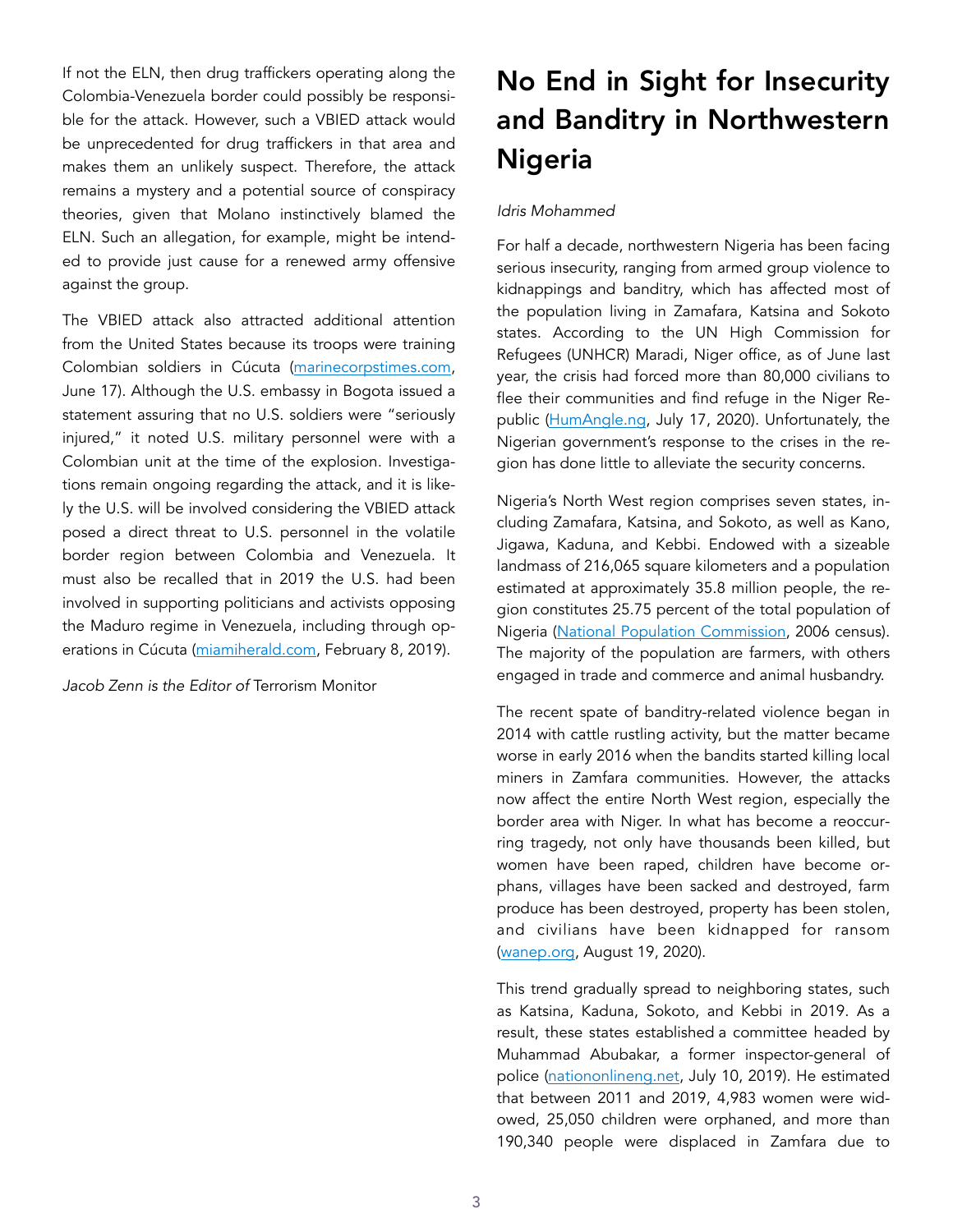armed banditry. The former Governor of Zamfara state, Abdulaziz Yari, similarly reported that nearly 500 villages and 13,000 hectares of land were destroyed and 2,835 people were killed in his state between 2011 and 2018 ([HumAngle.ng,](https://humangle.ng/insecurity-in-northwest-nigeria-exporting-humanitarian-crisis-to-niger-republic/) August 2, 2020). The Rugu, Kamara, Kunduma, and Sububu forests in the North West region all have since become strategic areas for banditry groups to carry out their attacks.

## Nigerian Government Responses From Military Operations to Dialogue

The Nigerian government has launched multiple military operations in the North West region to curtail the banditry menace from 2019 to the present, including Operation Harbin Kunama and Exercise Sahel Sanity. The military operation Exercise Sahel Sanity, headquartered at the Special Army Super Camp IV in Faskari, Katsina state, led to the killing of 220 bandits and the rescue of 642 kidnapped victims from captivity. The troops also destroyed 197 bandits' enclaves, killed the notorious armed leader called "Dangote" of the eponymous "Dangote Triangle" in Katsina, and arrested 335 suspected bandits and 326 illegal miners in Kebbi, Kaduna, Niger, Zamfara and Katsina states [\(This Day,](https://www.thisdaylive.com/index.php/2021/01/12/x-raying-successes-of-operation-sahel-sanity-in-north-west/) January 12).

In July 2020, Mustapha Inuwa, the Secretary to the Katsina State Government, announced that his state had spent about \$73,000 (or 30 million Nigerian nairas) on an amnesty program for repentant bandits and cattle rustlers before it collapsed. Inuwa further stated that the reason for the collapse of the peace deal was the bandits kept reneging on agreements and betraying their promises to the government [\(Premiumtimes.ng](https://www.premiumtimesng.com/regional/nwest/395913-weve-pulled-out-from-peace-agreement-with-bandits-katsina-governor.html), June 3, 2020; [thecable.ng,](https://www.thecable.ng/katsina-we-spent-n30m-on-amnesty-programme-for-bandits) July 7, 2020).

The Katsina and Zamfara state governments also employed the services of non-state actors, like vigilante groups and Yan Sakai (Security Volunteers), to curtail the conflict. Although they possess knowledgeable insights and understanding of the local conflict, they are not without their negative sides. For example, some of the vigilante members have seized on the opportunity stemming from the conflict to attack personal enemies.

#### The Rise of Kidnapping for Ransom

Kidnapping for ransom has become a particularly lucrative and attractive business to many in the North West region, especially among the many unemployed youths. Many residents lament how easily the armed banditry groups storm their communities in broad daylight to either rustle cattle or kidnap people. The kidnappers no longer are interested in kidnapping ordinary villagers, however. Rather, they realize that attacking schools and inter-state transportation routes brings in more money. The region, for example, recorded at least six mass kidnappings of school children and university students in the past six months, including:

•In December 2020, there was an attack on Government Science Secondary School students in Kankara, Katsina State, where over 300 students were abducted by a group of armed men on motorcycles. The state government insisted that nothing was paid for the release of the students, but some residents confirmed that \$73,000 (30 million Nigerian naira) was released to the bandits ([HumAngle.ng](https://humangle.ng/breaking-dozens-of-secondary-school-students-kidnapped-in-katsina/), December 12, 2020). The late Boko Haram leader Abubakar Shekau claimed his fighters in the North West region abducted the students, although the abductors had already contacted the state government on the issue of ransom payment before Shekau's faction released an exclusive video from the bandits' camp featuring the boys ([Terrorism Monitor,](https://jamestown.org/program/boko-harams-pan-nigerian-affiliate-system-after-the-kankara-kidnapping-a-microcosm-of-islamic-states-external-provinces/) January 15, 2021).

•In January, there was a kidnapping of more than 317 schoolgirls in Jangebe, Zamfara State. This came just a week after a similar kidnapping incident ([Daily Trust](https://dailytrust.com/abductors-of-jangebe-schoolgirls-behind-tegina-students-kidnap), January 6).

•On December 19, 2020, two days after the release of the Kankara schoolboys, bandits abducted over 80 Islamic school (*Islamiyya*) students in Dandume, Katsina State. The children were rescued after a vigilante group and volunteers intercepted them while they were trying to cross the forest [\(HumAngle.ng,](https://humangle.ng/48-hours-after-kankara-boys-release-armed-group-abducts-childre) December 20, 2020).

•Armed bandits stormed the Federal College of Forestry Mechanization in Mando, Kaduna State in March 2021 and abducted 39 students. The bandits demanded a \$1.2 million (500 million Nigerian nairas) ransom from the Kaduna State government, but after the governor, Nasir El-Rufai, failed to comply, they reached out to parents of the abducted students. The governor declared that no more payments of ransom would be made after the abduction and promised not to negotiate with any armed group [\(guardian.ng](https://guardian.ng/news/bandits-kidnap-students-teachers-in-kaduna-school/), March 15). Three weeks after the abduction the kidnapped students were released in a negotiation facilitated by Shaykh Ahmad Gumi's dialogue committee with support from former President Olusegun Obasanjo.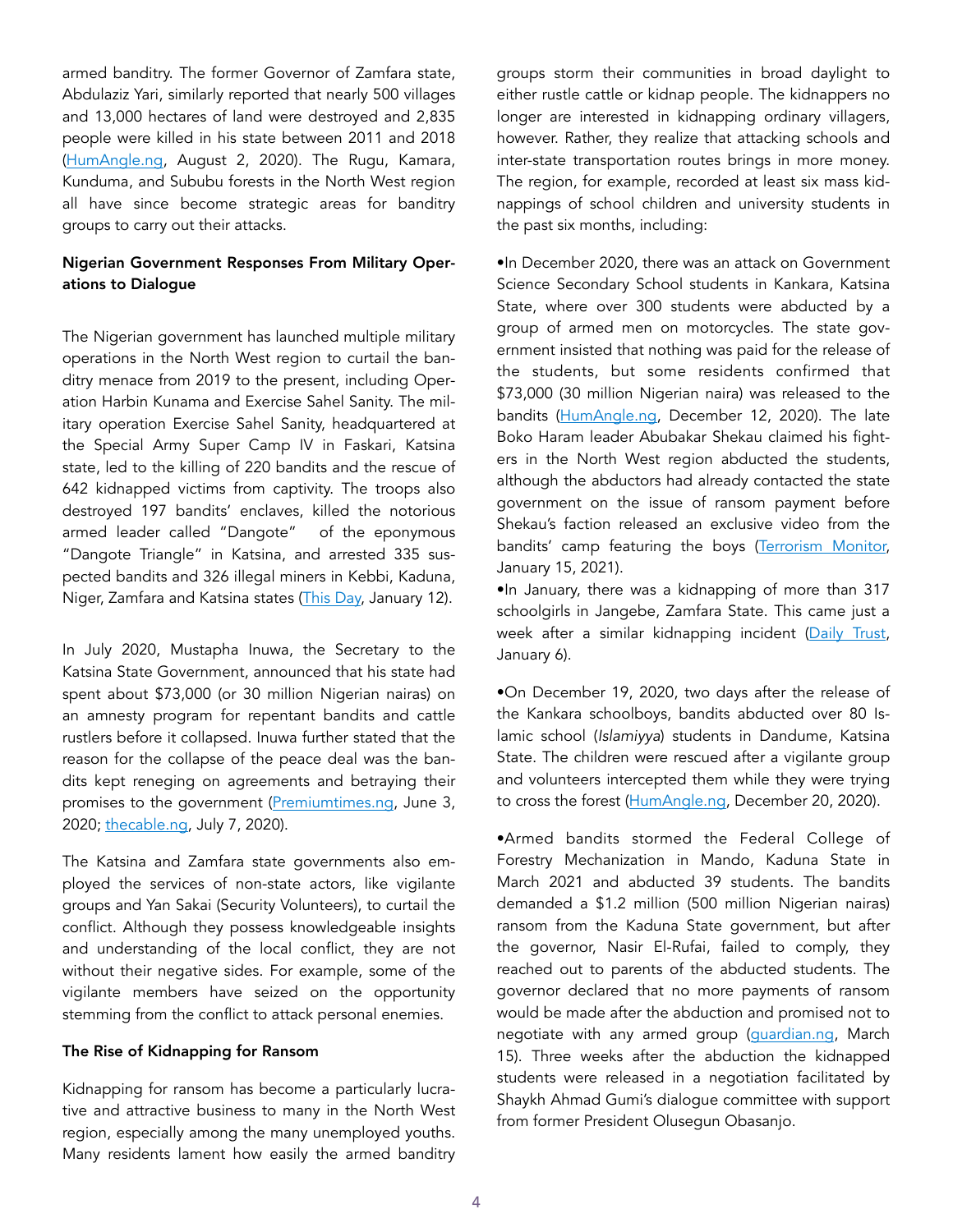•In March 2021, an undisclosed number of primary school students in a village in Birnin Gwari, Kaduna State were abducted. A resident and father of one of the victims revealed that the children were rescued by vigi-lante groups a few days after the abduction ([TVC News,](https://www.tvcnews.tv/bandits-abduct-unknown-number-of-primary-school-students-in-kaduna/) March 15).

•On April 23, students of Greenfield University in Kaduna State were abducted by bandits who demanded a ransom of \$1.9 million (800 million Nigerian naira). Five students were killed in captivity while 14 were released after a payment of \$438,000 (180 million Nigerian naira) ([guardian.ng](https://gua), May 30).

•On June 10, an armed group invaded Nuhu Bamalli Polytechnic in Zaria, Kaduna State. One student was killed and eight people, including lecturers and students, were abducted, which caused the school's administrators to shut down academic activities immediately ([Punch, June 11\)](https://punchng.com/updated-bandits-kill-one-kidnap-two-lecturers-eight-students-in-nuhu-bamali-poly-kaduna/).

•One week after the Nuhu Bamalli abduction, on June 17, another 102 students of Federal Government College in Birnin Yawuri, Kebbi State were abducted. The governor chose not to negotiate with the abductors and one male and one female student were killed, while five others were rescued after the Nigerian forces operating under Hadarin Daji intercepted the abductors. More than 80 armed bandits were reported killed by the troops with support from Nigerian air force and more than 800 rustled cattle were recovered. However, approximately 95 students remained in the custody of the armed bandits in the forest while vigilantes and volunteers mobilized for another rescue mission [\(The Nation,](https://thenationonlineng.net/scores-killed-as-troops-vigilantes-ambush-ke)  [June 19](https://thenationonlineng.net/scores-killed-as-troops-vigilantes-ambush-ke)).

#### Paradoxes of Paying Bandits

Nigerians are paying ransom to the kidnappers and banditry groups because they have seemingly lost interest in security intermediators whom they sometimes see as collaborators and informants to the armed groups. However, the paying of ransoms is motivating more bandits to join the kidnapping business because it involves millions of dollars and the government has failed to stop the insecurity [\(Daily Trust,](https://guardian.ng/news/greenfield-students-parents-paid-n180-million-to-kidnappers/) May 24). Some have even accused the government of sponsoring insecurity indirectly by paying ransoms. According to this perspective, a government serious about tackling the issue would not pay any money to criminal armed groups in the form of ransom for kidnappings because it is an offence against citizens that require proactive and prompt security operatives to curb.

Regional banditry in North West Nigeria will be difficult to resolve if the government continues with its current strategy without considering the various factors involved in the conflict. First, explosive population growth and climate change in Nigeria are exacerbating economic anxiety and fomenting lawlessness, especially in communities bordering Niger. Moreover, there is unchecked border crossings between herder tribes, as there is virtually no restriction on movements in these border areas. Anyone in Niger can come to Nigeria, commit any crime, and go back to Niger. Furthermore, corruption plays a significant role as some security agencies collect bribes from Nigeriens and grant them access to Nigeria without a proper investigation.

*Idris Mohammed is an Investigative Journalist, Violent Conflict Researcher and University Lecturer based in Northern Nigeria.*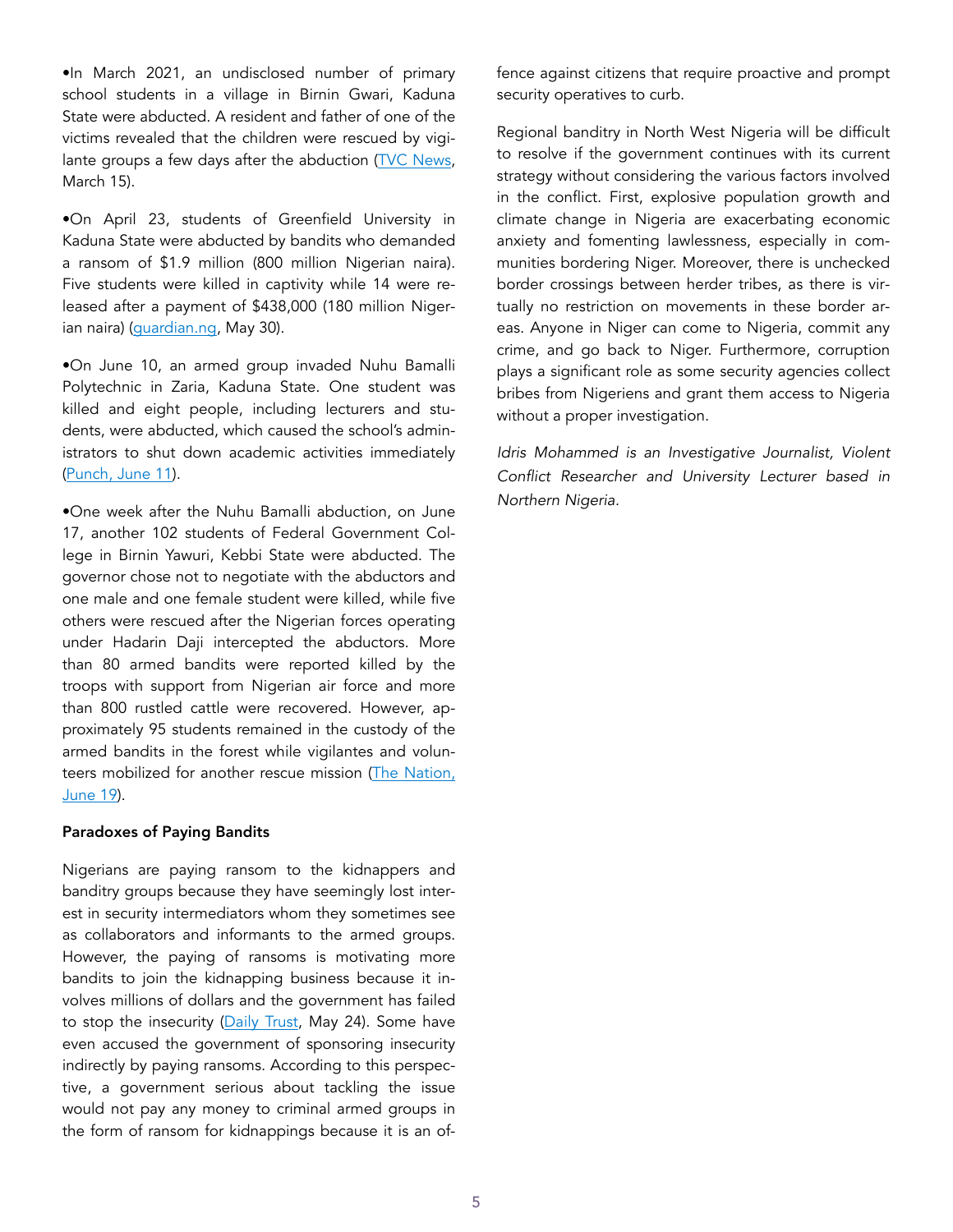# Myanmar Militant Opposition Divided in Fight Against Tatmadaw

### *Sudha Ramachandran*

On June 22, soldiers backed by armored vehicles clashed with fighters of the recently-formed People's Defense Force (PDF) in Mandalay, Myanmar's second largest city. This was the first time that the PDF has engaged the Tatmadaw, as the Myanmar military is known, in a major city [\(Myanmar Now](https://www.myanmar-now.org/en/news/mandalay-pdf-declares-war-on-junta), June 22). Following the February 1 military coup, opposition to the junta took the form of non-violent street protests initially, and Mandalay was among the main centers of such demonstrations ([Myanmar Speaks](https://www.myanmarspeaks.com/posts/protests-and-abduction-continued-in-mandalay-27-april), April 28; [The Irrawaddy,](https://www.irrawaddy.com/news/burma/thousands-join-peaceful-protests-myanmar-military.html) February 5). With the Tatmadaw employing extreme violence to quell these protests, Myanmar's citizens have increasingly turned to armed struggle and joined civilian militias that have sprung up across the country [\(The Ir](https://www.irrawaddy.com/opinion/commentary/junta-dragging-myanmar-full-blown-civil-war.html)[rawaddy,](https://www.irrawaddy.com/opinion/commentary/junta-dragging-myanmar-full-blown-civil-war.html) April 2).

Until June 22, clashes between the Tatmadaw and these militias occurred only in rural and small towns in Myanmar. That has changed with the Mandalay shootout. While the steadily expanding geographic spread of militia activity will put the Tatmadaw under additional pressure, how effective will PDF fighters be in fighting the military?

#### Myanmar's Array of Armed Outfits

Myanmar is not new to protests, armed resistance, or even civil war. The National League for Democracy (NLD) has been at the forefront of non-violent protests against military rule for decades. Besides NLD, activists of various alienated ethnic groups like the Kachin, Shan, and Karen have protested against the military and also civilian governments over various infrastructure projects that have excluded local communities or harmed their environment ([Myanmar Times,](https://www.mmtimes.com/news/thousands-protest-against-myitsone-dam-kachin.html) February 8, 2019). Dozens of ethnic armed organizations (EAOs) have also battled the Tatmadaw for decades in pursuit of greater autonomy or independence. Indeed, Myanmar has been in the grip of severe armed conflict for much of its postindependence era.

An array of armed groups are resisting the junta's rule currently. Dozens of militias have emerged following the coup to fight the junta. While many of these militias are in Bamar (Burmese)-dominated regions of Myanmar, several have arisen in the ethnic minority states too [\(Asia](https://asiatimes.com/2021/05/why-myanmars-civil-war-wont-be-like-syrias/) [Times,](https://asiatimes.com/2021/05/why-myanmars-civil-war-wont-be-like-syrias/) May 23). Besides this, Myanmar's government-inexile, the National Unity Government (NUG), announced the formation of the PDF as its military wing on May 5 ([The Irrawaddy,](https://www.irrawaddy.com/news/burma/myanmars-shadow-government-forms-peoples-defense-force.html) May 5). Several of the new anti-junta militias, including those in the ethnic minority states, have joined with the PDF in the months since then. However, Myanmar's long-established ethnic minority organizations have reacted cautiously. Thus far, only the Chin National Front has agreed to join the PDF [\(The Ir](https://www.irrawaddy.com/news/burma/chin-national-front-signs-deal-with-myanmars-shadow-govt.html)[rawaddy,](https://www.irrawaddy.com/news/burma/chin-national-front-signs-deal-with-myanmars-shadow-govt.html) May 31).

Whether on their own or as part of the PDF, new militias have met with some success in their clashes with the Tatmadaw. Shortly after its formation, on April 4, the Chinland Defense Force became the Chin local component of the PDF and took control of Mindat, a small town in the western Chin state. The junta's security forces were able to wrest back control over the town in mid-May, however [\(The Irrawaddy](https://www.irrawaddy.com/news/burma/chin-civilian-resistance-continues-to-fight-myanmars-junta.html), May 16). Other local units of the PDF have also ambushed several Tatmadaw convoys and targeted military posts and personnel, local government offices, and junta-appointed government functionaries ([The Hindu](https://www.thehindu.com/news/international/myanmars-karen-insurgents-burn-another-government-outpost/article34507193.ece), May 7 and [The Irrawaddy,](https://www.irrawaddy.com/news/burma/myanmar-junta-forces-and-kia-in-fresh-fighting-in-northern-myanmar.html) May 31).

#### PDF's Many Shortcomings

While local units of the PDF have scored victories against the Tatmadaw, serious doubts about their capacity to engage the Tatmadaw in face-to-face encounters or survive over the long run exist because its fighters are poorly armed. The Chinland Defense Force, for instance, reportedly battled the Tatmadaw with slingshots and flintlock 'Tumee' rifles [\(Radio Free Asia,](https://www.rfa.org/english/news/myanmar/chin-fighters-05232021030736.html) May 23). Mindat only remained in its hands so long because its fighters were able to keep out Tatmadaw reinforcements from reaching the town. Once the Tatmadaw began ferrying troops and weapons into Mindat via helicopter, the Chin fighters were forced to flee.

Many PDF fighters are also urban youth, and unused to the hardships of living in jungles or even villages. Their forerunners, the All Burma Students Democratic Front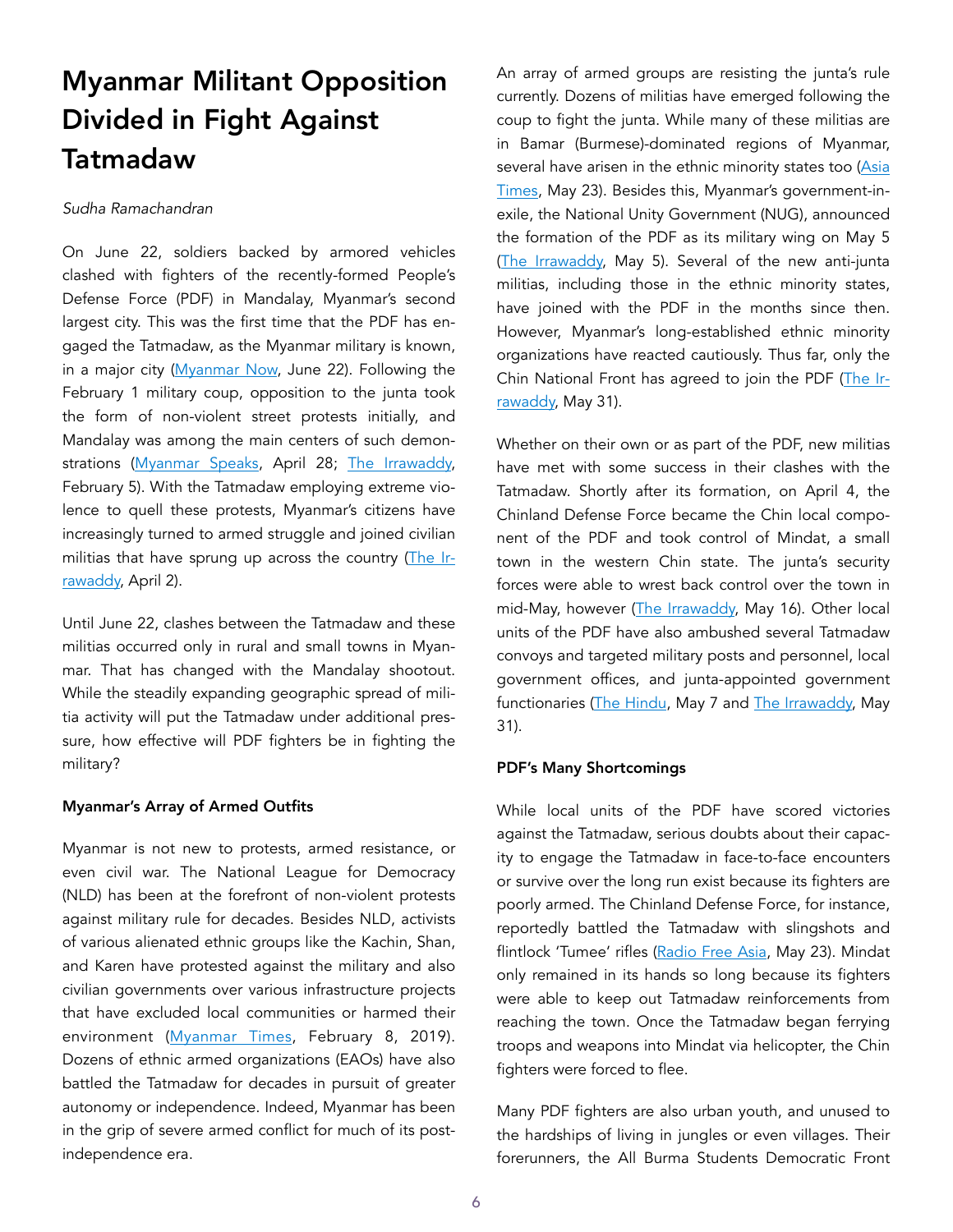(ABSDF), which emerged in the wake of the military's 1988 coup, could not cope with the tough life of a guerrilla. Many lacked military skills and were homesick or succumbed to diseases they contracted in the jungles. Will today's generation of fighters survive the rigors of guerrilla life? Importantly, the PDF lacks military leader-ship to guide them in such an endeavor ([Asia Times,](https://asiatimes.com/2021/06/myanmar-peoples-army-aims-wishfully-at-tatmadaw/) June 8).

Pitted against the local units of PDF is the Tatmadaw, Southeast Asia's second largest armed force with around 350,000 soldiers in its ranks. It has enormous experience in fighting its own people ([The Pioneer,](https://www.dailypioneer.com/2021/columnists/myanmar-should-stick-to-non-violence-to-counter-tatmadaw.html) April 5). It is also well-armed and, importantly, is not averse to using its arsenal against its citizens. When fighters of the Karenni Nationalities Defense Force ambushed and killed scores of soldiers on May 31, the Tatmadaw response was ferocious. It deployed helicopters, heavy artillery, and fighter jets to attack Karen villages ([The Irrawaddy,](https://www.irrawaddy.com/news/burma/at-least-80-myanmar-soldiers-killed-kayah-resistance.html) June 1).

#### EAO Support is Essential

To emerge as a credible force against the Tatmadaw, the PDF will have to become a truly national force and raise more local units across Myanmar, including in the borderland areas. It will further need to secure the support of the better-equipped and battle-hardened EAOs. Some amount of co-operation is happening already. Many of the youth who fled to the borderland areas are receiving refuge, weapons and combat training from the EAOs ([The Irrawaddy,](https://www.irrawaddy.com/news/burma/dissidents-fleeing-myanmar-junta-find-shelter-support-ethnic-armed-groups.html) March 23). Recent attacks in Myanmar's predominantly Bamar regions reveal operational cooperation between Bamar-dominated anti-junta militias and EAOs. In late April, air force bases at Magway and Meiktila in Bamar-dominated central Myanmar came under rocket attack. While the EAOs like the Kachin Independence Army and the Karen National Liberation Army may have provided the missiles, the attack could not have been carried out without a measure of support from local Bamars. This indicates that some amount of cooperation is occurring between Bamar militias and the PDFs on one hand and the EAOs on the other [\(Asia Times,](https://asiatimes.com/2021/05/why-myanmars-civil-war-wont-be-like-syrias/) May 23).

However, such cooperation is at the ground level and fluid. And while rare solidarity, driven by opposition to the junta, has been visible among Myanmar's ethnic groups since the coup, EAOs remain wary of overtures

by the Bamar-dominated NLD. In power, the NLD displayed little sympathy toward ethnic minority concerns and grievances ([Frontier Myanmar](https://www.frontiermyanmar.net/en/the-governments-pointless-battles-with-ethnic-activists/), October 10, 2019). Many NLD leaders were openly hostile toward the minority ethnic groups, and the NLD government neither consulted nor was willing to share power with them ([Myanmar Times](https://www.mmtimes.com/national-news/19694-nld-control-over-chief-ministers-riles-ethnic-parties.html), March 29, 2016). Further, the NLD did little to move forward its professed commitment to fed-eralism, a key demand of the ethnic minorities ([Burma](https://www.bnionline.net/en/news/nlds-broken-promises-arakan) [News International](https://www.bnionline.net/en/news/nlds-broken-promises-arakan), May 29, 2020). Consequently, only a few EAOs believe that cooperation with the NLD now will yield a benefit to them should it return to power.

Western powers, meanwhile, have criticized the coup, condemned the generals' actions, and imposed economic and other sanctions on them [\(The Irrawaddy,](https://www.irrawaddy.com/news/burma/us-slaps-sanctions-on-more-myanmar-junta-members-ruling-body.html) May 18). While they have extended support to the ousted NLD government, such support is largely verbal and limited to diplomatic support in the United Nations [\(The](https://thewire.in/world/unsc-watch-new-president-us-puts-myanmar-front-and-centre-at-council) [Wire](https://thewire.in/world/unsc-watch-new-president-us-puts-myanmar-front-and-centre-at-council), March 7; [Frontier Myanmar,](https://www.frontiermyanmar.net/en/eu-britain-denounce-myanmar-violence-at-un-security-council/) May 15). The United States is reportedly averse to military involvement in Myanmar at this point, given its negative experience in civil wars in Syria and Afghanistan, among others [\(The](https://www.irrawaddy.com/opinion/guest-column/the-rise-and-fall-of-americas-muscular-humanitarianism-in-myanmar.html) [Irrawaddy,](https://www.irrawaddy.com/opinion/guest-column/the-rise-and-fall-of-americas-muscular-humanitarianism-in-myanmar.html) June 4). Myanmar's neighbors are also not keen to fuel a civil war in Myanmar. India, for instance, is apprehensive of the potential blowback that instability would have for its own restive regions bordering Myanmar ([Hindustan Times](https://www.hindustantimes.com/opinion/as-myanmar-turns-violent-india-can-adopt-a-two-track-approach-101614603625885.html), March 1). China is apprehensive over the future of projects in Myanmar linked to its Belt and Road Initiative. While the PDFs and the EAOs could purchase weapons from black markets in China and Thailand as they have in the past, these purchases would require the approval of governments in Beijing and Bangkok, which may not be forthcoming now [\(Asia](https://asiatimes.com/2021/05/why-myanmars-civil-war-wont-be-like-syrias/) [Times,](https://asiatimes.com/2021/05/why-myanmars-civil-war-wont-be-like-syrias/) May 23). The little they can purchase from the black market may not be enough to tilt the balance in their favor.

#### Conclusion

The recent shootout in Mandalay signals not only an escalation of the ongoing crisis in Myanmar, but also that the armed conflict is entering Myanmar's main cities. The proliferation of armed anti-junta militias across the country and the geographic expansion of fighting will force the Tatmadaw to spread itself thin. However, so long as the EAOs and the PDF do not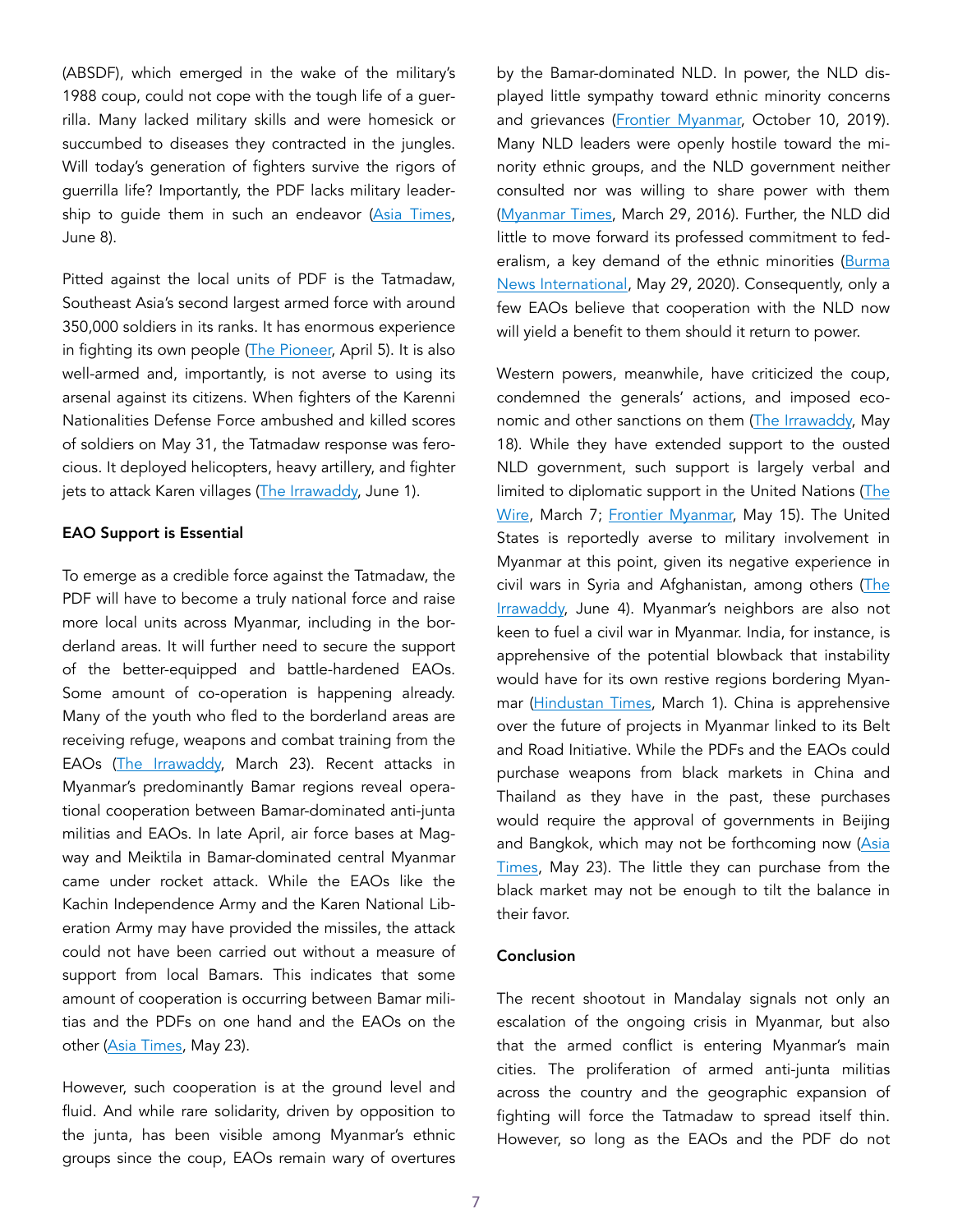unite, their attacks will at most hurt the Tatmadaw but not topple it from power.

*Dr. Sudha Ramachandran is an independent researcher and journalist based in Bangalore, India. She has written extensively on South Asian peace and conflict, political and security issues for The Diplomat, Asia Times and Geopolitics.* 

# Iraqi Prime Minister Walks Tightrope Between Shia Militias and the United States

#### *Rami Jameel*

One of the most critical issues in Iraq currently is the relationship between its Shia-led government and Iranian-backed Shia militias. This issue has been important for U.S. military strategy in the Middle East. The only two military actions ordered by President Joe Biden thus far were airstrikes on Iraqi Shia militias in February and more recently on June 27 [\(skynewsarabia.com](https://www.skynewsarabia.com/middle-east/1447722-), June 28).

Iraqi Prime Minister Mustafa al-Kadhimi has frequently expressed his goal of imposing the government's command over all armed forces, including the Shia militia umbrella organization, the Popular Mobilization Forces (PMF). However, al-Khadimi is careful not to go too far in antagonizing the powerful militias and Iran. For their part, prominent militia leaders have been increasingly vocal in their criticism, and sometimes verbal attacks, on al-Kadhimi, who is a U.S.-backed moderate Shia leader. They accuse him of targeting the PMF to satisfy American pressure. Reports even exist that PMF leaders plan to remove al-Kadhimi from his position by a vote in the parliament coupled with a show of force on the ground ([aawsat.com](https://aawsat.com/home/article/3006591/), June 3).

A recent incident shows once more how challenging the issue of reining in the militias is for al-Khadimi. On May 26, a special security unit that reports directly to al-Kadhimi arrested Qaasim Musleh, the commander of the strategically important western Iraq sector in the PMF. The government initially accused Musleh of corruption and involvement in the killing of anti-militia activists. However, other sources suggested that Musleh was arrested for possible involvement in a recent attempt to attack U.S. troops ([alaraby.co.uk,](https://www.alaraby.co.uk/politics/) May 26).

Al-Kadhimi came under immense pressure from the militias who demanded the immediate release of their comrade. Musleh was only released weeks later with no charges made against him (June 9, [mawazin.net\)](https://www.mawazin.net/Details.aspx?Jimare=156331). This incident was the recent episode in a months-long struggle between al-Kadhimi and the militias.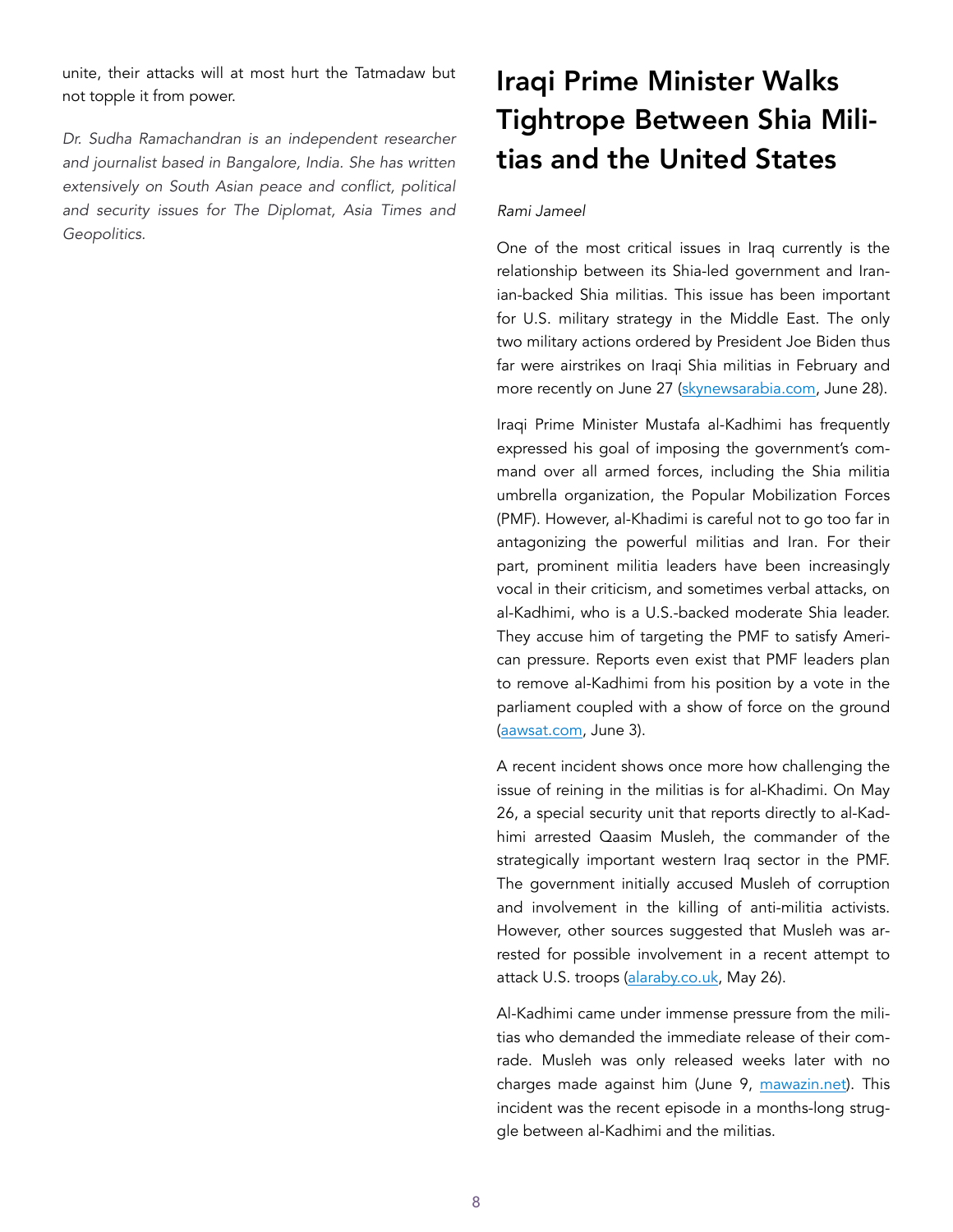#### History of Tensions

Al-Kadhimi's relations with the Iranian-backed militias have been strained for a long time. Before assuming the position of prime minister, he was head of the Iraqi intelligence service (*Mukhabarat*). He was even accused by some PMF leaders of having some sort of involvement in the killing of General Qassim Soleimani, the head of the Quds Force of the Iranian Islamic Revolutionary Guard Corps (IRGC-QF). Soleimani was killed just outside the international airport in Baghdad shortly after he arrived in the Iraqi capital from Damascus on January 3, 2020. The deputy commander of the PMF, Jamal Jaafar al-Ibrahim, who is better known as Abu Mahdi al-Muhandis, was killed in the same airstrike [\(iraninsid](https://iraninsider.net/ar/post/1919/)[er.net](https://iraninsider.net/ar/post/1919/), July 31, 2020).

Such an accusation against al-Khadimi was particularly serious considering the degree of anger from PMF leaders and their desire for revenge for the killing of their two most senior leaders. Nevertheless, the tension did not escalate further and no evidence was presented to support the accusation against al-Kadhimi. On the other hand, another crisis was ongoing and causing worry and discomfort for the Iraqi ruling class. In the final months of 2019, a wave of street protests spanned Baghdad and predominantly Shia southern Iraq. The Shia militias were accused of spearheading the deadly crackdown on the protesters, who were themselves mostly Shia and demanded genuine reform and change in the system of government. Hundreds of protesters were killed, which led to the resignation of then-Prime Minister Adel Abdul-Mahdi, who was friendly to the militias and did not take serious steps to curtail their power ([skynewsarabia.](https://www.skynewsarabia.com/middle-east/1302048-)[com](https://www.skynewsarabia.com/middle-east/1302048-), December 1, 2020).

After weeks of deadlock, the Iraqi political factions, including the PMF, agreed to support the selection of al-Kadhimi as prime minister after al-Mahdi's resignation. In his position as head of intelligence, al-Kadhimi nurtured friendly relations with the United States, Western powers, and Sunni Muslim Arab countries in the Middle East. However, he also maintained friendly ties with Iran and was never confrontational in his dealings with the militias ([alarabiya.net,](https://www.alarabiya.net/arab-and-world/iraq/2020/05/07/) May 7, 2020).

#### Clash of Responsibilities

The arrest of Qassim Musleh came after months of tension between the Iranian-backed militias and the United States. The Ain al-Assad base in western Iraq, which is the largest base in the country hosting U.S. troops, for example, was attacked with rockets on May 4 ([aljazeer](https://www.aljazeera.net/news/2021/5/4/)[a.net,](https://www.aljazeera.net/news/2021/5/4/) May 4). Moreover, attacks on U.S. bases became more frequent after the killing of Soleimani and al-Muhandis. President Biden, for his part, ordered his first military action against the Shia militias on February 26 after an attack on U.S. forces at another airbase in Erbil, the capital of the semi-autonomous Kurdistan region in northern Iraq. In an apparent attempt not to embarrass the Iraqi government, the U.S. strike targeted the Iraqi militias' position in Syria, where they have been fighting on the side of Bashar al-Assad's government for years ([alquds.co.uk](https://www.alquds.co.uk/), February 26). However, the attacks on American troops did not stop there and, as a result, on June 27, newly launched airstrikes hit Iraqi Shia militias' positions in Syria and Iraq. This time, the ostensibly U.S. backed al-Kadhimi had to condemn Washington's actions as a breach of Iraqi sovereignty ([dostor.org,](https://www.dostor.org/3494327) June 28).

Increasing attacks on the U.S. troops, especially against the Ain al-Assad base, was inevitably going to cause further American responses. The arrest of Musleh could, therefore, have been a message to Musleh and the militias that they needed to stop attacking American bases. The PMF's Shia militias have taken a puzzling position on the issue of the attacks on the United States and Western targets. While they deny responsibility for any attack, at the same time they praise the attackers and state that such attacks are the right thing to do. A whole slew of new groups have emerged over the past two years of groups in statements that claim responsibility for the attacks. Those "new" groups have remained anonymous, but it is widely believed that they are part of the already existing Shia militia organization [\(almada](https://almadapaper.net/view.php?cat=228601)[paper.net,](https://almadapaper.net/view.php?cat=228601) July 20, 2020).

On the political side of the debate, the Shia factions in parliament secured a decision in the wake of the killing of Soleimani that called for the complete withdrawal of U.S. forces from Iraq. Both Sunni and Kurdish parties opposed a withdrawal, but the Shia factions have a majority in parliament ([albawaba.com,](https://www.albawaba.com/ar/) January 5, 2020).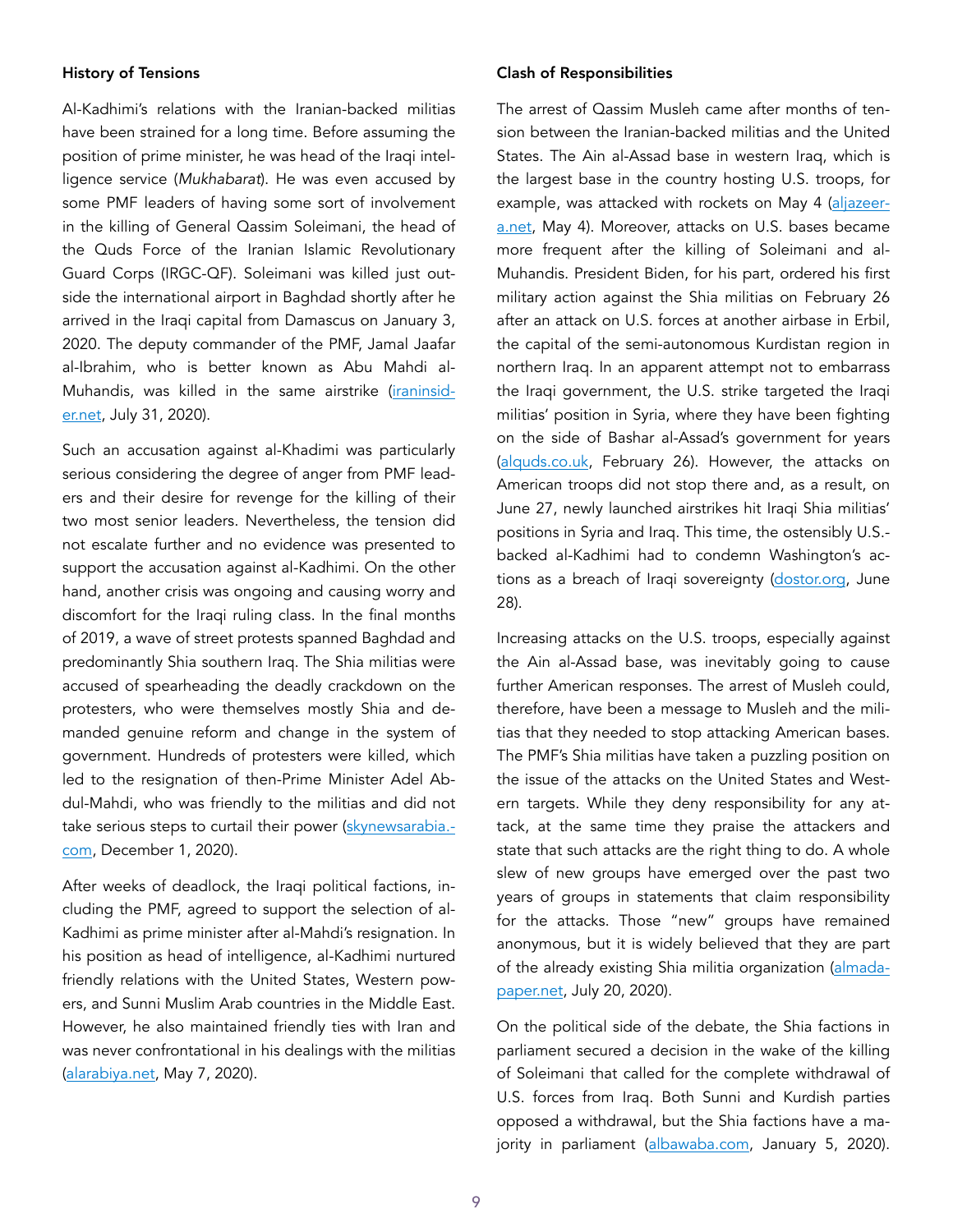After becoming prime minister, al-Kadhimi has been under pressure from the PMF to negotiate withdrawal terms with the United States, but this is something he never showed much appetite to do.

In the crisis that followed the arrest of Musleh, al-Kadhimi appeared more confident than in his previous major confrontation with the militias. In June of last year, Iraqi security forces arrested a group of militia members from the powerful Kata'eb Hezbollah (KH) for their involvement in plotting attacks on U.S. and Western targets ([alsumaria.tv,](https://www.alsumaria.tv/news/) June 25, 2020). KH and other militias immediately deployed their men to Baghdad, including inside the heavily fortified Green Zone that hosts major government buildings and the prime minister's headquarters. That significant show of force in Baghdad was followed quickly by the release of the detained militiamen. They appeared in photos after their release, stepping on posters of al-Kadhimi [\(eremnews.com,](https://www.eremnews.com/news/arab-world/2269527) June 29, 2020).

#### Corruption Accusations, Sistani, and Sadr

The al-Kadhimi government's implication that Musleh was involved in corruption was not specific and evidence was not made public, but was still a clever move. The resentment against the major Shia militias in the PMF within the larger Iraqi Shia community is centered around corruption accusations. While the militias hoped for a revered status within their own community after their fight against the Islamic State (IS), they have found themselves in a different situation in recent years. The militias, for example became the center of Shia youth anger and protest against the government in 2019 through wide-scale street protests. The militias' decision to compete in the 2018 parliamentary election and join the government afterwards made them part of the much-resented political class that is accused of corruption.

The unit that arrested Musleh was called the "Anti-Corruption Commission" and is led by General Ahmed Abu Ragheef and reports directly and only to the prime minister. Government critics believe the Commission has not done anything meaningful because it has not made any serious moves against any of the influential leaders of the factions. However, it has been credited by others as being the most effective anti-corruption tool since the U.S.-led invasion of Iraq in 2003, due to fact that the

Commission has at least arrested mid-level government officials and sometimes convicted them ([aljazeera.net](https://www.aljazeera.net/news/2021/4/21/), April 21). Prominent militia leaders, who have long been accused of breaking the law and abusing their power, became fierce critics of the Commission, especially after the arrest of Musleh. They accordingly accused the prime minister of abusing power himself and ordering illegal arrests (shafaq.com.ku, May 27).

Another factor that made the prime minister's move against Musleh possible was the latter's increasing differences with the circles of Ayatollah Ali al-Sistani, the most influential Shia cleric in Iraq. Musleh was for years the commander of the protection force of one of the most holy places for Shia Muslims, the shrine of Imam al-Hussein. The shrine is in Musleh's hometown of Karbala. During those years he was close to the custodian of the shrine and the personal representative of Sistani, Abdul-Mahdi al-Karbala'e. Musleh's protection force became a unit in the PMF and fought against the Sunni IS, which consolidated Musleh's position further but led to a clash with Karabala'e. After the defeat of IS, Sistani associates tried to split their groups from the PMF and become a part of the security forces, but Musleh was against such a move. The settlement of that conflict led to Musleh leaving Sistani's circle and embracing the larger faction of the PMF that is directly supported by Iran, and against integration into Iraqi national security forces ([epc.ae,](https://epc.ae/ar/brief/iraq-will-pro-sistani-and-pro-iran-popular-mobilization-units-split) May 30).

An important dimension of al-Kadhimi's relationship with the PMF is the support he enjoys from the anti-U.S. Shia cleric Moqtada al-Sadr [\(aawsat.com,](https://aawsat.com/home/article/2740181/) January 14). Sadr controls the largest block in the Iraqi parliament and has significantly larger grassroot support than the PMF. He has maintained his militia, Saraya al-Salam (The Peace Brigades), independent from the PMF. Al-Sadr's claim is that he is free from any domestic or foreign influence, including that of Iran. However, he appears to have made his position as an ally of Iran stronger over the years. During a 2019 visit to Iran, for example, he was given the honor of sitting between the Iranian Supreme Leader Ali Khamenei and Soleimani during a high profile religious occasion (alaraby.co.uk, September 11, 2019).

For al-Sadr, the PMF are rivals within the Shia community. Nevertheless, he joined them in supporting the decision to call for the U.S. withdrawal. When it came to his